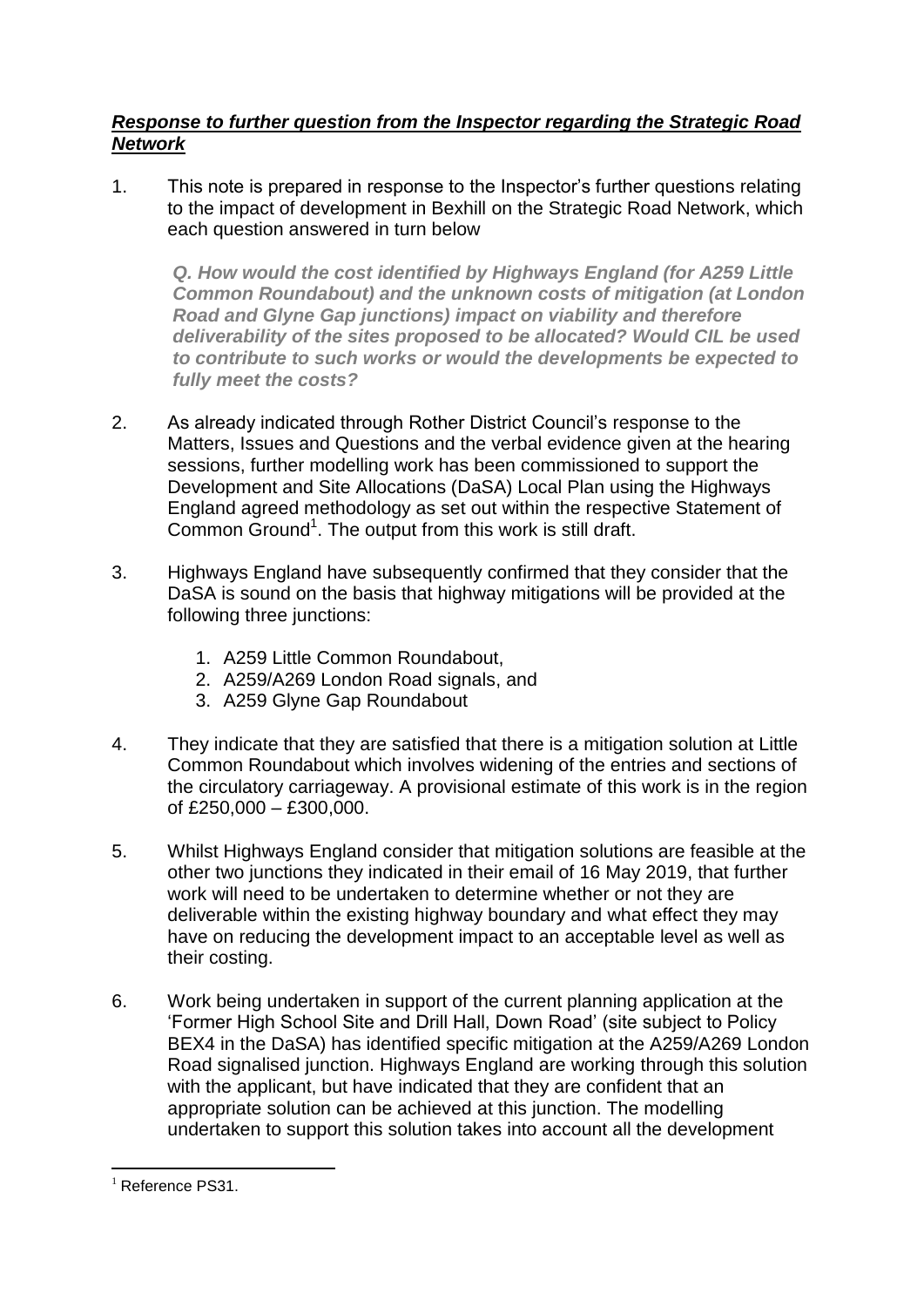planned through the DaSA for Bexhill up to 2028. Highways England have estimated that the cost of these works would equate to £300,000-£400,000.

7. In addition, the additional modelling referred to in paragraph 1.1 has identified that the A2036 (southbound) of the roundabout as the critical arm. This arm of the roundabout is a local road under the remit of the Highway Authority rather than Highways England. Work is underway to look at the necessary mitigation on this arm of the roundabout to reduce queue lengths on the local road but estimates from East Sussex County Council indicate that this could be in the order to £100,000 -£200,000.

Therefore it is estimated that the total cost of the works needed to these improvements are £650,000 –£900,000.

- 8. The Council, along with its viability consultants, have considered the impact of the mitigation solutions on the viability of schemes coming forward in Bexhill, taking into account the worst case scenario of £900,000 and applying a proportionate cost per dwelling<sup>2</sup>. These additional costs to development were then applied to the typologies for Bexhill set out in the Council's Local Plan Viability Assessment<sup>3</sup>. This includes the adopted CIL rates plus a S106 contribution of £1,700 per unit within sites, along with access standards M4(Cat 2), and M4 (3) where applicable, and 5% of all units for all sites with 20 or more units incorporating serviced plots for self-build, plus applicable affordable housing requirements as proposed in the DaSA (known as full cumulative policy layer  $4^4$ ), as well as the additional financial contribution to the highway mitigation solutions.
- 9. The outcome of that viability work indicates that, even in this worst case scenario, the site typologies can absorb the cost of additional financial contributions<sup>5</sup> towards these highway works without materially impact on their viability. Appendix 1 presents an updated version of Table 6.2 set out in the Council's Local Plan Viability Assessment, to demonstrate this impact in line with how the results are presented in the Council's Local Plan Viability Assessment. As such, this additional viability work indicates that the additional costs would not impact on the deliverability of sites in Bexhill.
- 10. The Council's Infrastructure Delivery Plan  $(IDP)^6$  is part of the evidence base informing the spatial policy of the Rother Local Plan. The Infrastructure Delivery Plan Schedule (Appendix A of the IDP) sets out a summary of the infrastructure required to support development proposed within the Local Plan. This Schedule was developed in consultation with service providers including both Highways England and East Sussex County Council.

1

 $^{2}$  At the worst case scenario, £900,000/860 dwellings = £1,046

<sup>&</sup>lt;sup>3</sup> Reference SH2, pg 25, Table 5.1

 $4$  Reference SH2, pg 25, Table 6.2

 $<sup>5</sup>$  These are in addition to the base assumption of S106 contributions in the viability model so there</sup> may an element of double counting.

 $6$  RDC-DaSA-007, March 2019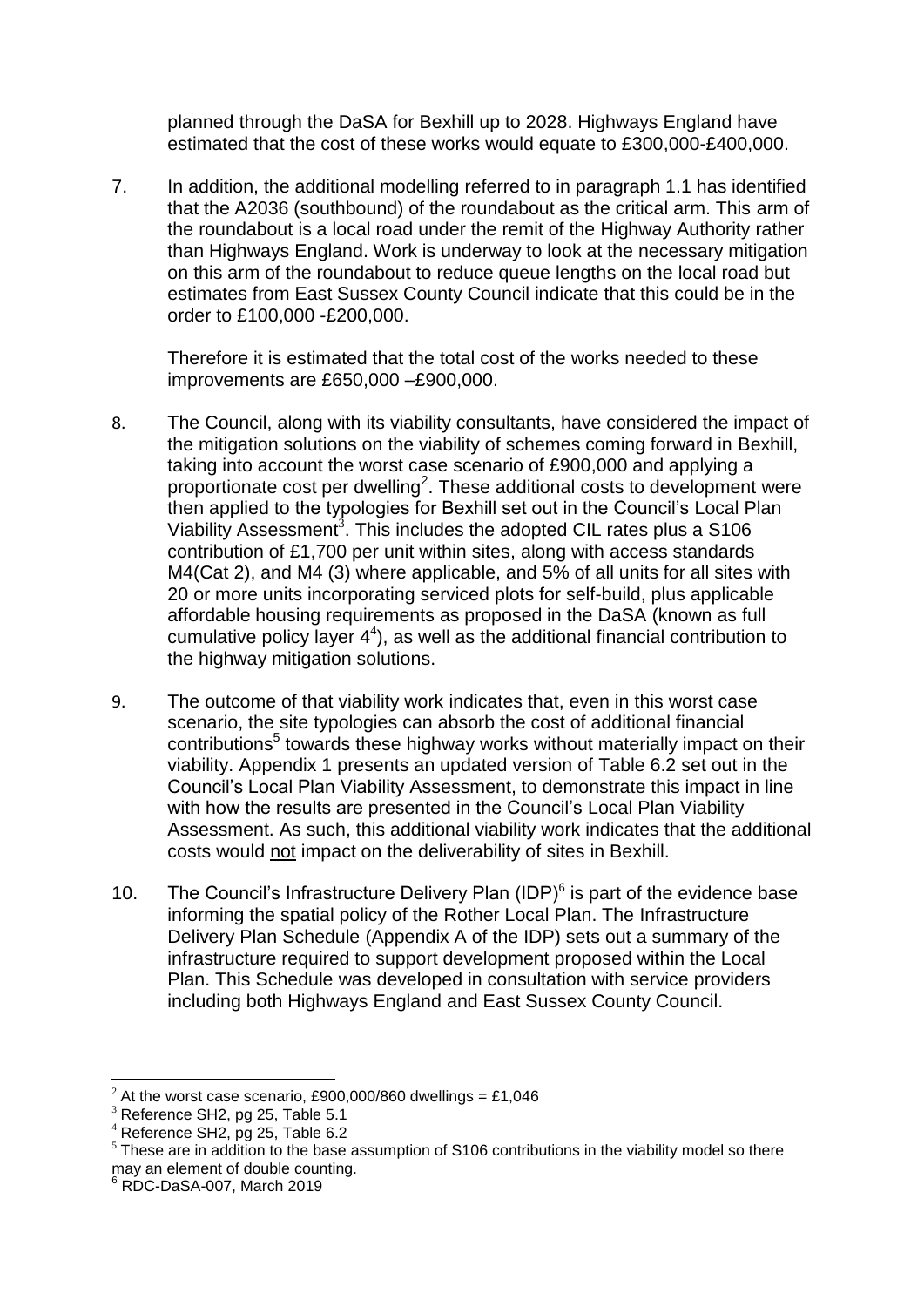- 11. The IDP Schedule identifies infrastructure which is fundamental to the delivery of the objectives and spatial strategy of the Core Strategy. It identifies both the infrastructure required to support the level and distribution of development proposed in the Local Plan and also those infrastructure improvements that are required to resolve existing deficiencies and promote sustainable communities. The Schedule highlights, amongst other things, the importance of the infrastructure to the delivery of the Strategy.
- 12. The IDP Schedule identifies the three junctions highlighted by Highways England which require mitigation, including:
	- $\bullet$  Improvements to the A2036 Corridor<sup>7</sup>
	- A259 Little Common Roundabout Junction Improvements<sup>8</sup>, and
	- A259/A269 London Road Junctions $9$
- 13. These three infrastructure outputs are designated as critical within the IDP for the delivery of the Strategy. Their funding elements are identified through a number of sources including developer contributions and external funding sources.
- 14. Therefore it is anticipated that the junction improvements are funded by the developments directly (as considered above), alongside other potential funding sources such as the Local Growth Fund, for example. It is not the case that these can be secured using Community Infrastructure Levy (CIL) for two reasons, firstly that SRN improvements through the provision of CIL does not provide sufficient certainty that they will come forward. This approach is consistent with advice from Highways England themselves. Whilst secondly, in any event, the Council's Regulation 123 list specifically scopes *out 'mitigation works remote from the development where the need for such works is identified in a Transport Assessment'*.
- 15. Therefore, in conclusion, it is not considered that the cost of the mitigation solutions identified above would *impact on viability and therefore deliverability of the sites proposed to be allocated in the DaSA Local Plan.*

*Q. Does the Council consider that there needs to be any modification to any of the policies in the DASA as a result of the position of Highways England? Should any of the allocation policies in the DASA which don't make reference to off-site highway contributions do so? If so, which ones?*

- 16. Highways England set out in their initial representation to the DaSA that development of the following sites would likely have an impact on SRN are:
	- BEX3 North Bexhill (including component policies at BEX3a, BEX3b and BEX3c),

<sup>1</sup>  $7$  RDC-DaSA-007, page 20

 $8$  RDC-DaSA-007, page 25

<sup>9</sup> RDC-DaSA-007, page 28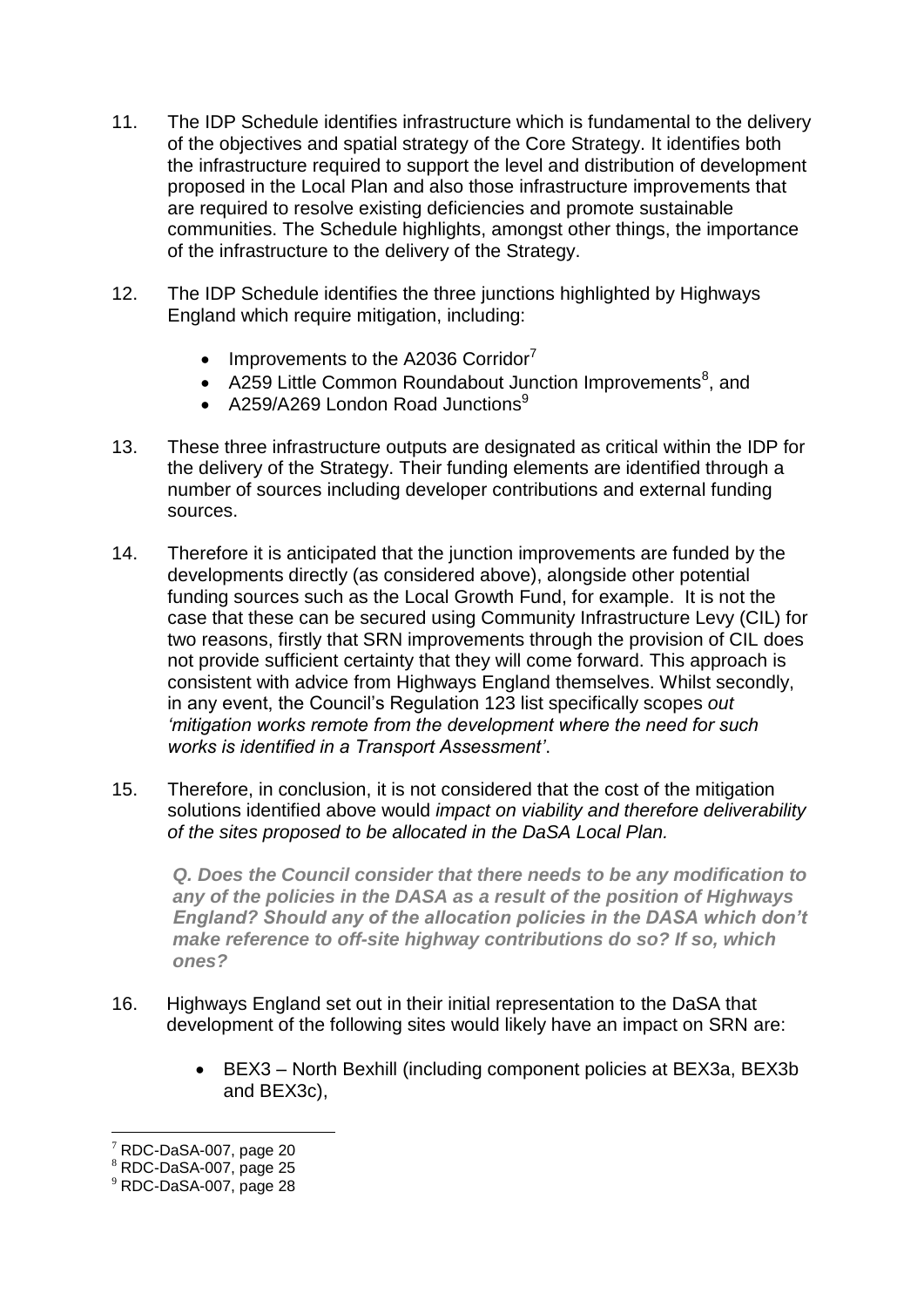- BEX6 Land adjacent to 276 Turkey Road,
- BEX9 Land off Spindlewood Drive,
- $\bullet$  BEX10 Land at Northeye,
- BEX11 Land at Sidley Sports Ground, and
- BEX14 Land south-east of Beeching Road.
- 17. Policy TR3 (Access and New Development) provides the basis for permitting development where mitigation against transport impacts which may arise from development, either individually or cumulatively with other proposals. The policies listed in paragraph 2.1 above all include specific criterion which require that consideration be specifically made highway impacts of proposals and that the sites should mitigate their own impacts to make the development acceptable in highway terms. This is a reasonable approach to ensuring that each development appropriately responds to the impact of their development on the highway network. The provision for such highway improvements would be secured through a relevant legal agreement (Section 106 of the Town and Country Planning Act and/or Section 278 of the Highways Act).
- 18. It is therefore considered that the appropriate allocation policies in Bexhill already contain relevant policy wording to secure off-site highways work associated with development in line with the respective highway authorities' expectations. As such, no additional allocation policies in Bexhill would require modification to include such references.
- 19. However, should the Inspector be minded to consider whether it is appropriate to refer to cumulative impact to the highway network, then the Council suggest the following policy wording amendment to the respective policies:

*"….offsite highway works to make the development acceptable in highway terms considering both the sites individual and, where necessary, the cumulative impact of development in Bexhill into account….'*

*24 May 2019*